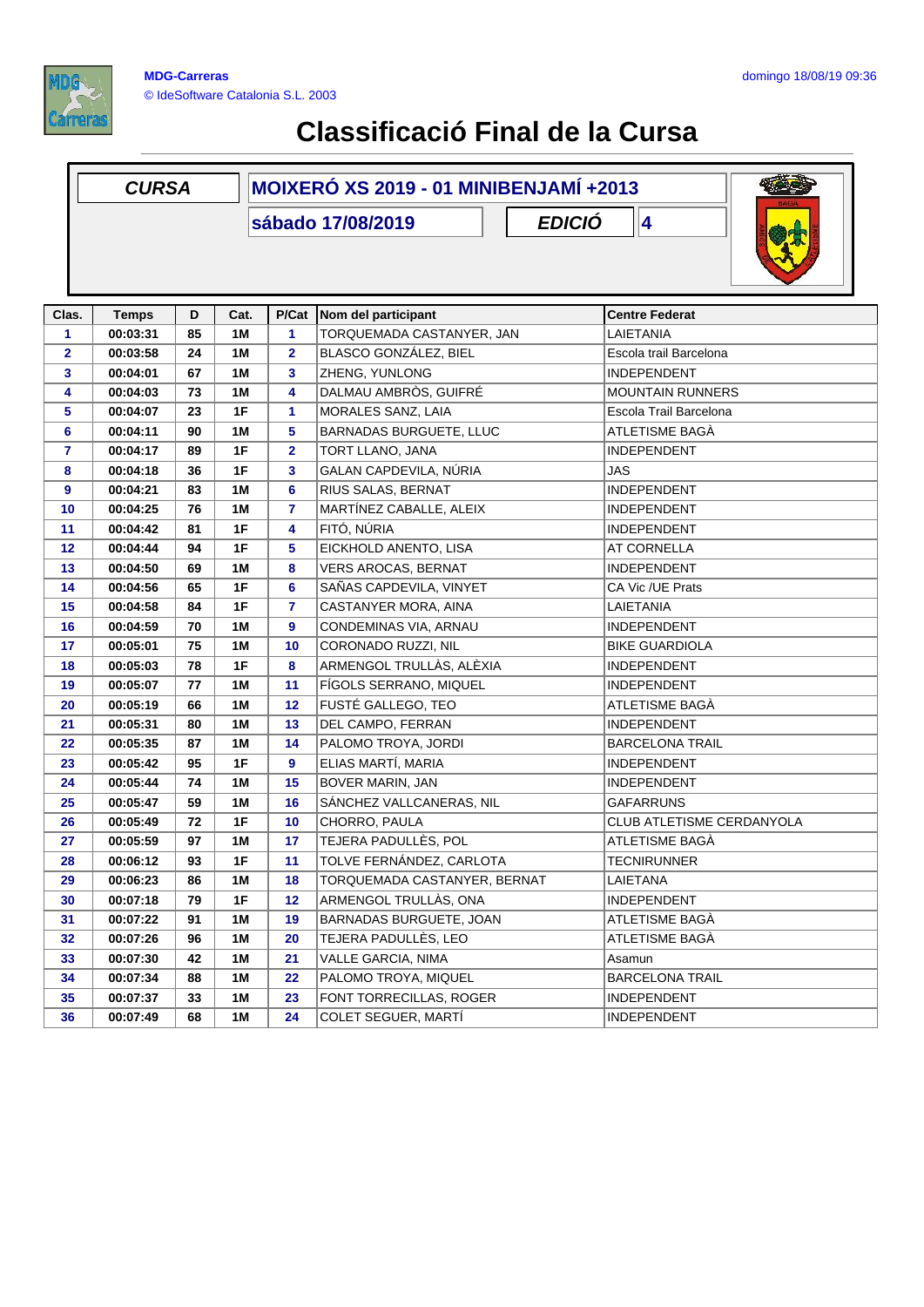

|                | <b>CURSA</b> |     |           | <b>MOIXERÓ XS 2019 - 02 PREBENJAMÍ 2011-2012</b> |                                    |                                     |  |  |
|----------------|--------------|-----|-----------|--------------------------------------------------|------------------------------------|-------------------------------------|--|--|
|                |              |     |           |                                                  | <b>EDICIÓ</b><br>sábado 17/08/2019 | 4                                   |  |  |
|                |              |     |           |                                                  |                                    |                                     |  |  |
|                |              |     |           |                                                  |                                    |                                     |  |  |
|                |              |     |           |                                                  |                                    |                                     |  |  |
| Clas.          | <b>Temps</b> | D   | Cat.      | P/Cat                                            | Nom del participant                | <b>Centre Federat</b>               |  |  |
| 1              | 00:08:01     | 298 | 2M        | 1                                                | GOL MASÓ, ORIOL                    | CEM Sant Hilari FORCES FORTS I FERM |  |  |
| $\overline{2}$ | 00:08:32     | 280 | 2M        | $\overline{2}$                                   | MASÓ AGUILÀ, ENRIC                 | CEM SANT HILARI-FORCES FORTS I FERM |  |  |
| 3              | 00:08:37     | 299 | <b>2M</b> | 3                                                | CARULLA MAESTRO, POL               | <b>BAGÀ FINISHERS</b>               |  |  |
| 4              | 00:08:56     | 274 | 2M        | 4                                                | PESQUER PALMA, ERIC                | Bagà Finisher                       |  |  |
| 5              | 00:08:58     | 295 | 2F        | 1                                                | TORRABADELLA COMELLAS, EROLA       | RUNNERS BERGUEDÀ                    |  |  |
| 6              | 00:09:01     | 232 | 2M        | 5                                                | KERGOUSTIN, NOAH                   |                                     |  |  |
| $\overline{7}$ | 00:09:04     | 216 | 2F        | $\overline{2}$                                   | DALMAU CASADESÚS, ÀNIA             | RUNNERS BERGUEDA                    |  |  |
| 8              | 00:09:15     | 220 | 2F        | 3                                                | PAJAROLS SANTANERA, LAIA           | CA VIC                              |  |  |
| 9              | 00:09:25     | 278 | 2F        | 4                                                | SAÑAS CAPDEVILA, QUERALT           | CA Vic /UE Prats                    |  |  |
| 10             | 00:09:38     | 294 | <b>2M</b> | 6                                                | CASALS RIERA, OT                   | ATLETISME PUIGCERDÀ                 |  |  |
| 11             | 00:09:40     | 212 | 2M        | 7                                                | MANZANO MAS, MARC                  | <b>INDEPENDENT</b>                  |  |  |
| 12             | 00:09:43     | 213 | 2M        | 8                                                | NOGUERA FUSTÉ, ROGER               | ATLETISME BAGÀ                      |  |  |
| 13             | 00:09:44     | 281 | 2M        | 9                                                | FUSTÉ GALLEGO, ARNAU               | RUNNERS BERGUEDÀ                    |  |  |
| 14             | 00:09:46     | 284 | 2M        | 10                                               | RUIZ GALVEZ, SERGIO                | Tecnitall                           |  |  |
| 15             | 00:09:59     | 279 | <b>2M</b> | 11                                               | COROMINAS RODRÍGUEZ, ARNAU         | ATLETISME BAGÀ                      |  |  |
| 16             | 00:10:18     | 276 | 2M        | 12                                               | PARDINA OLIVARES, ALEIX            | <b>INDEPENDENT</b>                  |  |  |
| 17             | 00:10:21     | 226 | 2M        | 13                                               | MESTRE LLONCH, ANDREU              | <b>INDEPENDENT</b>                  |  |  |
| 18             | 00:10:25     | 221 | 2F        | 5                                                | PINILLA ÁLVAREZ, VALENTINA         | <b>BAGA FINSHER</b>                 |  |  |
| 19             | 00:10:33     | 223 | 2F        | 6                                                | GIMÉNEZ DÍAZ, MARIA                | R.U.A                               |  |  |
| 20             | 00:10:39     | 222 | 2F        | 7                                                | CASAFONT VIÑALS, MAGALÍ            | BADALONA ORIENTACVIÓ                |  |  |
| 21             | 00:10:43     | 219 | 2M        | 14                                               | NOGUERA JARQUE, POL                | ATLETISME BAGÀ                      |  |  |
| 22             | 00:10:56     | 228 | 2M        | 15                                               | MARTÍNEZ LÓPEZ, ADRIA              | TRAIL RUNNING FALGUERA              |  |  |
| 23             | 00:11:02     | 207 | 2F        | 8                                                | CARULLA MAESTRO, MARTINA           | <b>BAGÀ FINISHERS</b>               |  |  |
| 24             | 00:11:21     | 297 | 2M        | 16                                               | MESA GRAÑENA, NIL                  | <b>INDEPENDENT</b>                  |  |  |
| 25             | 00:11:36     | 233 | 2F        | 9                                                | CINCA MEMBRIVES, BRISA             |                                     |  |  |
| 26             | 00:12:04     | 214 | 2F        | 10                                               | ANTONOVA, DARIA                    | <b>BASIKRUNNERS</b>                 |  |  |
| 27             | 00:12:07     | 275 | 2F        | 11                                               | BELMONTE JIMÉNEZ, NÚRIA            | Atletes Altafulla                   |  |  |
| 28             | 00:12:14     | 208 | 2F        | 12                                               | DURAN GONZALEZ, JULIA              |                                     |  |  |
| 29             | 00:12:15     | 210 | 2M        | 17                                               | DEL CAMPO PERTIÑEZ, ROGER          | DYNAMIK VILANOVA                    |  |  |
| 30             | 00:12:44     | 224 | 2M        | 18                                               | <b>GARCIA GRANELL, GERARD</b>      | <b>INDEPENDENT</b>                  |  |  |
| 31             | 00:13:08     | 209 | 2F        | 13                                               | ESPÍNOLA CRISTOBAL, NOA            | <b>BAGÀ FINISHERS</b>               |  |  |
| 32             | 00:13:09     | 211 | 2F        | 14                                               | RIOS RAMOS, BERTA                  | <b>BAGÀ FINISHERS</b>               |  |  |
| 33             | 00:13:12     | 277 | 2F        | 15                                               | CONDEMINAS VIA, MIREIA             | <b>INDEPENDENT</b>                  |  |  |
| 34             | 00:13:15     | 218 | 2M        | 19                                               | CONANGLA VINYALS, POL              | CIMS CERDANYOLA                     |  |  |
| 35             | 00:13:26     | 227 | 2F        | 16                                               | EICKHOLD ANENTO, MAR               | AT CORNELLA                         |  |  |
| 36             | 00:13:50     | 215 | 2F        | 17                                               | CHORRO HERNANDEZ, JULIA            | CLUB ATLETISME CERDANYOLA           |  |  |
| 37             | 00:13:55     | 282 | <b>2M</b> | 20                                               | GARCIA SEGUÉ, JOFRE                | <b>INDEPENDENT</b>                  |  |  |
| 38             | 00:15:17     | 225 | 2F        | 18                                               | TOLVE FERNÁNDEZ, VALÈRIA           | <b>TECNIRUNNER</b>                  |  |  |
| 39             | 00:15:29     | 229 | 2F        | 19                                               | SERRA NOGUÉS, NORA                 | <b>BAGÀ FINISHERS</b>               |  |  |
| 40             | 00:20:25     | 217 | 2F        | 20                                               | DALMAU AMBRÒS, ARLET               | <b>MOUNTAIN RUNNERS</b>             |  |  |
| 41             | 00:20:27     | 231 | <b>2M</b> | 21                                               | MOYA MARTÍNEZ, JOSEP               | <b>INDEPENDENT</b>                  |  |  |
| 42             | 00:20:29     | 296 | 2F        | 21                                               | GRAÑENA PEIRÓ, ONA                 | INDEPENDENT                         |  |  |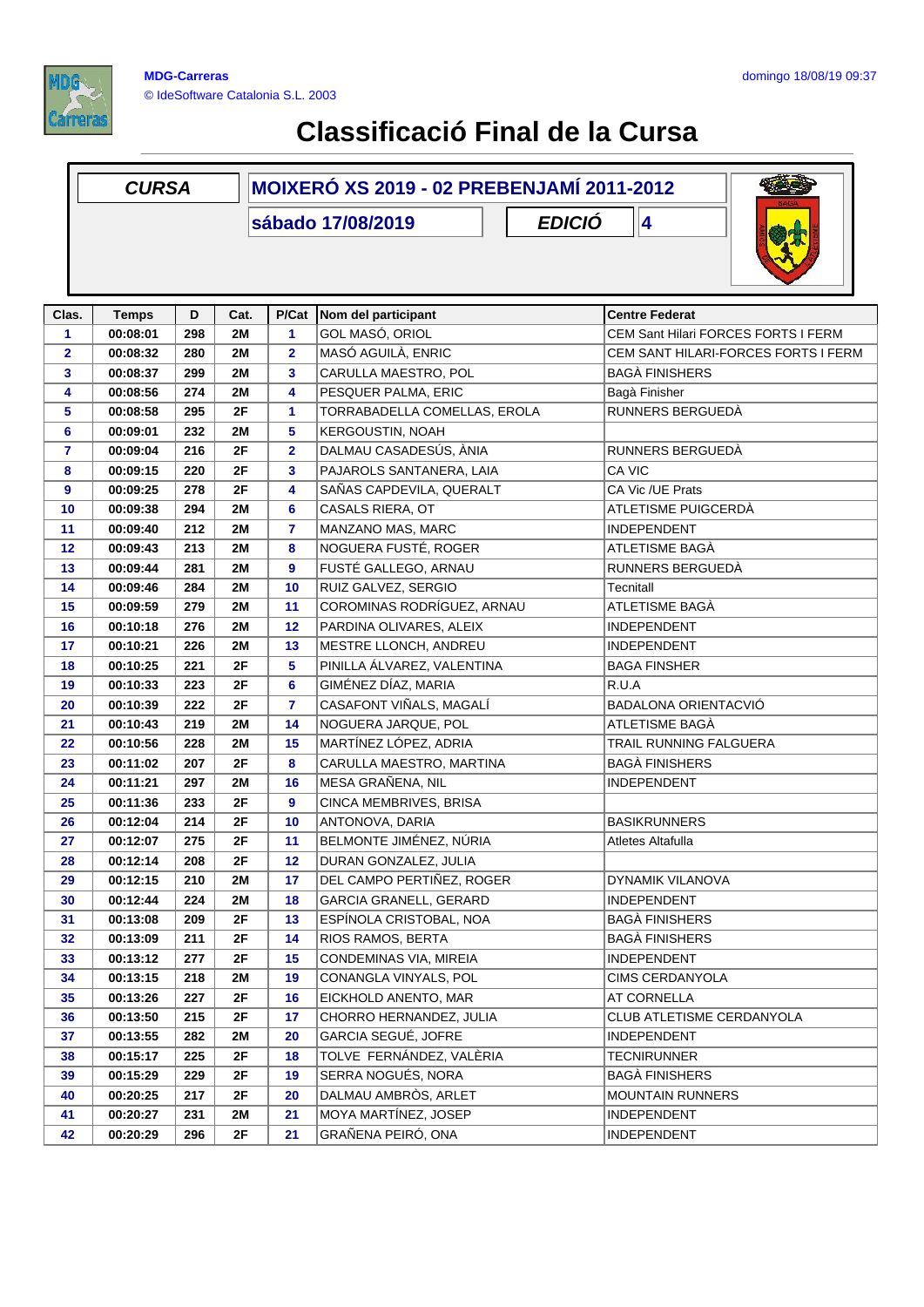

|                | <b>CURSA</b> |     |      | <b>MOIXERÓ XS 2019 - 03 BENJAMÍ 2009-2010</b> |                                    |                             |  |  |
|----------------|--------------|-----|------|-----------------------------------------------|------------------------------------|-----------------------------|--|--|
|                |              |     |      |                                               | <b>EDICIÓ</b><br>sábado 17/08/2019 | 4                           |  |  |
|                |              |     |      |                                               |                                    |                             |  |  |
|                |              |     |      |                                               |                                    |                             |  |  |
|                |              |     |      |                                               |                                    |                             |  |  |
| Clas.          | <b>Temps</b> | D   | Cat. | P/Cat                                         | Nom del participant                | <b>Centre Federat</b>       |  |  |
| 1              | 00:14:07     | 328 | 3M   | 1                                             | COROMINAS RODRÍGUEZ, ROGER         | ATLETISME BAGÀ              |  |  |
| $\overline{2}$ | 00:14:13     | 333 | 3M   | $\overline{2}$                                | BALAGUER NOGUERA, JOAN             | RUNNERS BERGUEDÀ            |  |  |
| 3              | 00:14:47     | 332 | 3F   | $\mathbf{1}$                                  | MASÓ VILA, MARTINA                 | <b>CLUB ATHLETIC VIC</b>    |  |  |
| 4              | 00:15:41     | 327 | 3F   | $\overline{2}$                                | <b>GALAN CAPDEVILA, BERTA</b>      | <b>JAS</b>                  |  |  |
| 5              | 00:16:20     | 331 | 3M   | 3                                             | REOLID DÍAZ, SERGIO                | <b>CERDANYA PIRINEUS</b>    |  |  |
| 6              | 00:16:30     | 319 | 3F   | 3                                             | TORQUEMADA CASTANYER, LAIA         | LAIETANIA                   |  |  |
| 7              | 00:16:35     | 330 | 3M   | 4                                             | ZHENG, YUN HAN                     | <b>INDEPENDENT</b>          |  |  |
| 8              | 00:16:59     | 329 | 3M   | 5                                             | MIR ESTRADA, MARC                  | <b>MOUNTAIN RUNNERS</b>     |  |  |
| 9              | 00:17:33     | 340 | 3M   | 6                                             | DALMAU CASADESÚS, ARNAU            | RUNNERS BERGUEDÀ            |  |  |
| 10             | 00:17:46     | 336 | 3M   | $\overline{7}$                                | RAYA BONET, ALBERT                 | YETIS COLLSEROLA TRAIL KIDS |  |  |
| 11             | 00:17:51     | 338 | 3M   | 8                                             | MENDEZ GARRIGA, BIEL               | <b>INDEPENDENT</b>          |  |  |
| 12             | 00:19:23     | 326 | 3F   | 4                                             | PASCUAL CAYUELA, QUERALT           | <b>INDEPENDENT</b>          |  |  |
| 13             | 00:20:35     | 347 | 3M   | 9                                             | VILLAVERDE MAESTRO, MARTIN         | <b>BAGÀ FINISHERS</b>       |  |  |
| 14             | 00:20:39     | 337 | 3F   | 5                                             | CALVO PONS, JÚLIA                  | <b>INDEPENDENT</b>          |  |  |
| 15             | 00:20:46     | 344 | 3M   | 10                                            | CASAFONT VIÑALS, ENRIC             | <b>BADALONA ORIENTACIÓ</b>  |  |  |
| 16             | 00:20:48     | 348 | 3F   | 6                                             | TORRABADELLA CASTELLS, AURA        | <b>INDEPENDENT</b>          |  |  |
| 17             | 00:21:56     | 334 | 3F   | $\overline{7}$                                | TORRABADELLA COMELLAS, SANÇA       | RUNNERS BERGUEDÀ            |  |  |
| 18             | 00:22:49     | 342 | 3M   | 11                                            | DELGADO CHICOTE, SEBASTIÀ          | <b>RUNNING</b>              |  |  |
| 19             | 00:22:55     | 325 | 3M   | 12                                            | BELMONTE JIMÉNEZ, PAU              | <b>ATLETAS ALTAFULLA</b>    |  |  |
| 20             | 00:24:29     | 335 | 3F   | 8                                             | <b>VERS AROCAS, ARLET</b>          | <b>INDEPENDENT</b>          |  |  |
| 21             | 00:24:51     | 343 | 3F   | 9                                             | DELGADO CHICOTE, JÚLIA             | <b>RUNNING</b>              |  |  |
| 22             | 00:24:56     | 345 | 3F   | 10                                            | ALLEPUZ CASAFONT, JANA             | <b>INDEPENDENT</b>          |  |  |
| 23             | 00:25:02     | 341 | 3F   | 11                                            | CORONADO RUZZI, BRUNA              | <b>BIKE GUARDIOLA</b>       |  |  |
| 24             | 00:29:51     | 346 | 3F   | 12                                            | MARTINEZ SIRTOLI, VALERIA          | PINASSA RUNNERS             |  |  |
| 25             | 00:30:58     | 339 | 3M   | 13                                            | VIVAS MOLINA, LLUC                 | <b>CLUB MUNTANYENC</b>      |  |  |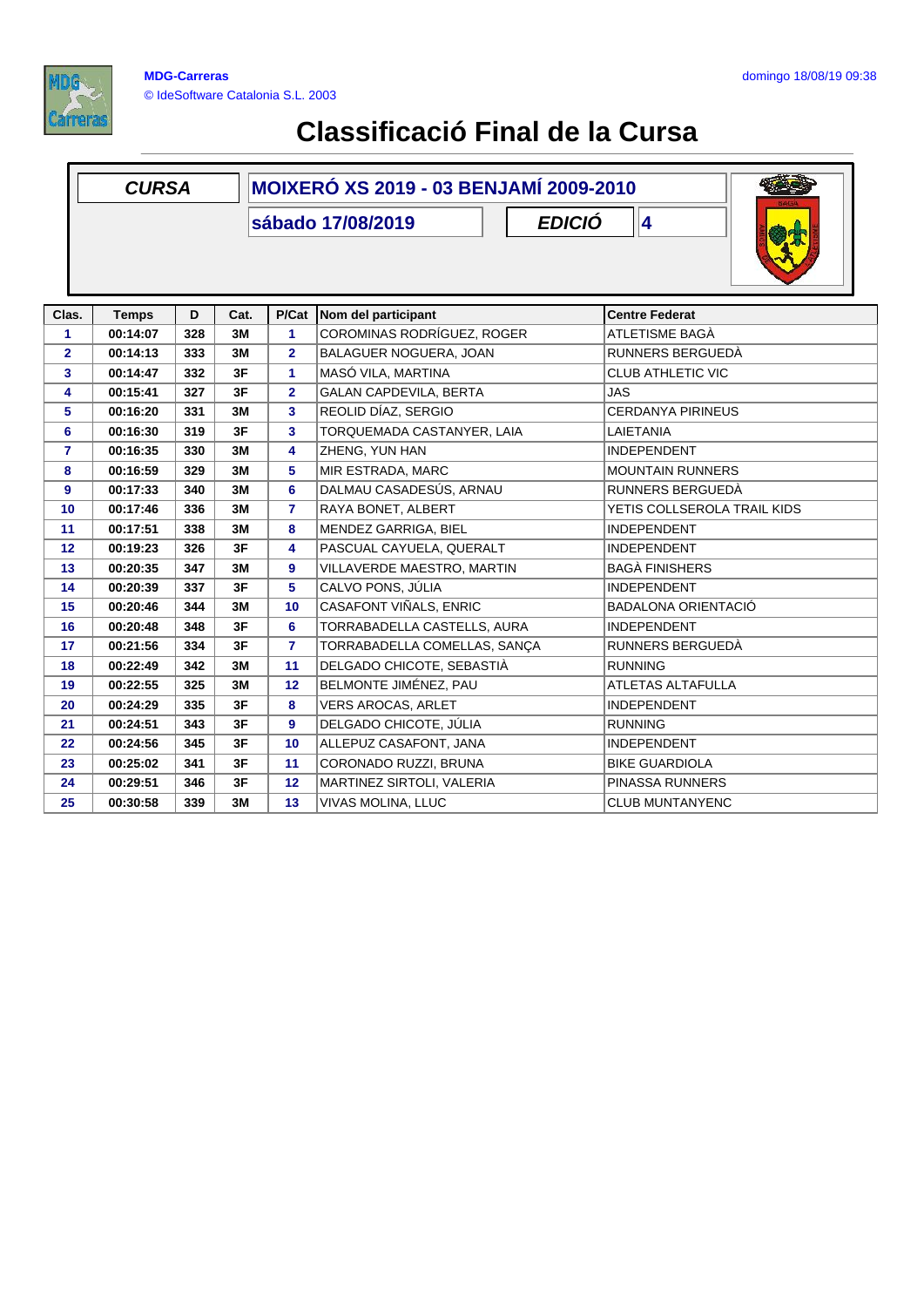

|                 | <b>CURSA</b> |     |      | <b>MOIXERO XS 2019 - 04 ALEVÍ 2007-2008</b> |                                    |                                   |  |  |  |  |
|-----------------|--------------|-----|------|---------------------------------------------|------------------------------------|-----------------------------------|--|--|--|--|
|                 |              |     |      |                                             |                                    |                                   |  |  |  |  |
|                 |              |     |      |                                             | <b>EDICIÓ</b><br>sábado 17/08/2019 | 4                                 |  |  |  |  |
|                 |              |     |      |                                             |                                    |                                   |  |  |  |  |
|                 |              |     |      |                                             |                                    |                                   |  |  |  |  |
|                 |              |     |      |                                             |                                    |                                   |  |  |  |  |
| Clas.           | <b>Temps</b> | D   | Cat. | P/Cat                                       | Nom del participant                | <b>Centre Federat</b>             |  |  |  |  |
| 1               | 00:16:27     | 421 | 4M   | 1                                           | QUEVEDO CABALLE, JOSEP             | ATLETISME BAGÀ                    |  |  |  |  |
| $\overline{2}$  | 00:16:28     | 415 | 4M   | $\overline{2}$                              | PESQUER PALMA, IZAN                | Bagà Finisher                     |  |  |  |  |
| 3               | 00:17:12     | 418 | 4M   | $\mathbf{3}$                                | TORRELLA OLLER, BERNAT             | C.E. COLL DE PAL                  |  |  |  |  |
| 4               | 00:18:11     | 414 | 4M   | 4                                           | CANYADA RUIZ. ÀLEX                 | <b>KAMES KIDS</b>                 |  |  |  |  |
| 5               | 00:18:12     | 416 | 4M   | 5                                           | MARTÍNEZ SIRTOLI, LUCA             | Pinassa Runners                   |  |  |  |  |
| 6               | 00:18:18     | 466 | 4F   | 1                                           | SANTANERA MORCILLO, LAURA          | C.A. VIC                          |  |  |  |  |
| 7               | 00:19:53     | 465 | 4M   | 6                                           | MARTÍN GARCIA, JAN                 | <b>INDEPENDENT</b>                |  |  |  |  |
| 8               | 00:19:58     | 469 | 4M   | $\overline{7}$                              | MANZANO MAS, MARÇAL                | <b>INDEPENDENT</b>                |  |  |  |  |
| 9               | 00:20:10     | 448 | 4F   | $\overline{2}$                              | CASALS RIERA, MARTINA              | ATLETISME PUIGCERDÀ               |  |  |  |  |
| 10              | 00:20:13     | 419 | 4F   | $\mathbf{3}$                                | MIRALPEIX BUSQUETS, BRUNA          | Grup Excta. Forces, Forts i Ferms |  |  |  |  |
| 11              | 00:21:04     | 468 | 4F   | 4                                           | MACIAS CASTILLO, ELENA             | RUNNERS BERGUEDÀ                  |  |  |  |  |
| 12 <sup>2</sup> | 00:21:31     | 463 | 4F   | 5                                           | JUBANY CASAS, MARTA                | Club Excursionista Palautordera   |  |  |  |  |
| 13              | 00:21:38     | 470 | 4M   | 8                                           | PUIG HILTUNEN, GENÍS               |                                   |  |  |  |  |
| 14              | 00:22:45     | 467 | 4M   | 9                                           | PAJAROLS SANTANERA, JOAN           | CA VIC                            |  |  |  |  |
| 15              | 00:23:35     | 417 | 4F   | 6                                           | SAÑAS CAPDEVILA, NÚRIA             | CA Vic /UE Prats                  |  |  |  |  |
| 16              | 00:23:41     | 464 | 4M   | 10                                          | ESPINOLA CRISTOBAL, ERIC           | <b>BAGÀ FINISHERS</b>             |  |  |  |  |
| 17              | 00:24:14     | 447 | 4F   | $\overline{7}$                              | REOLID DÍAZ. YAIZA                 | C.E. CERDANYA PIRINEUS            |  |  |  |  |
| 18              | 00:32:01     | 439 | 4F   | 8                                           | <b>BARAHONA DEFEZ, IVET</b>        | VT Viladecans Triatló             |  |  |  |  |